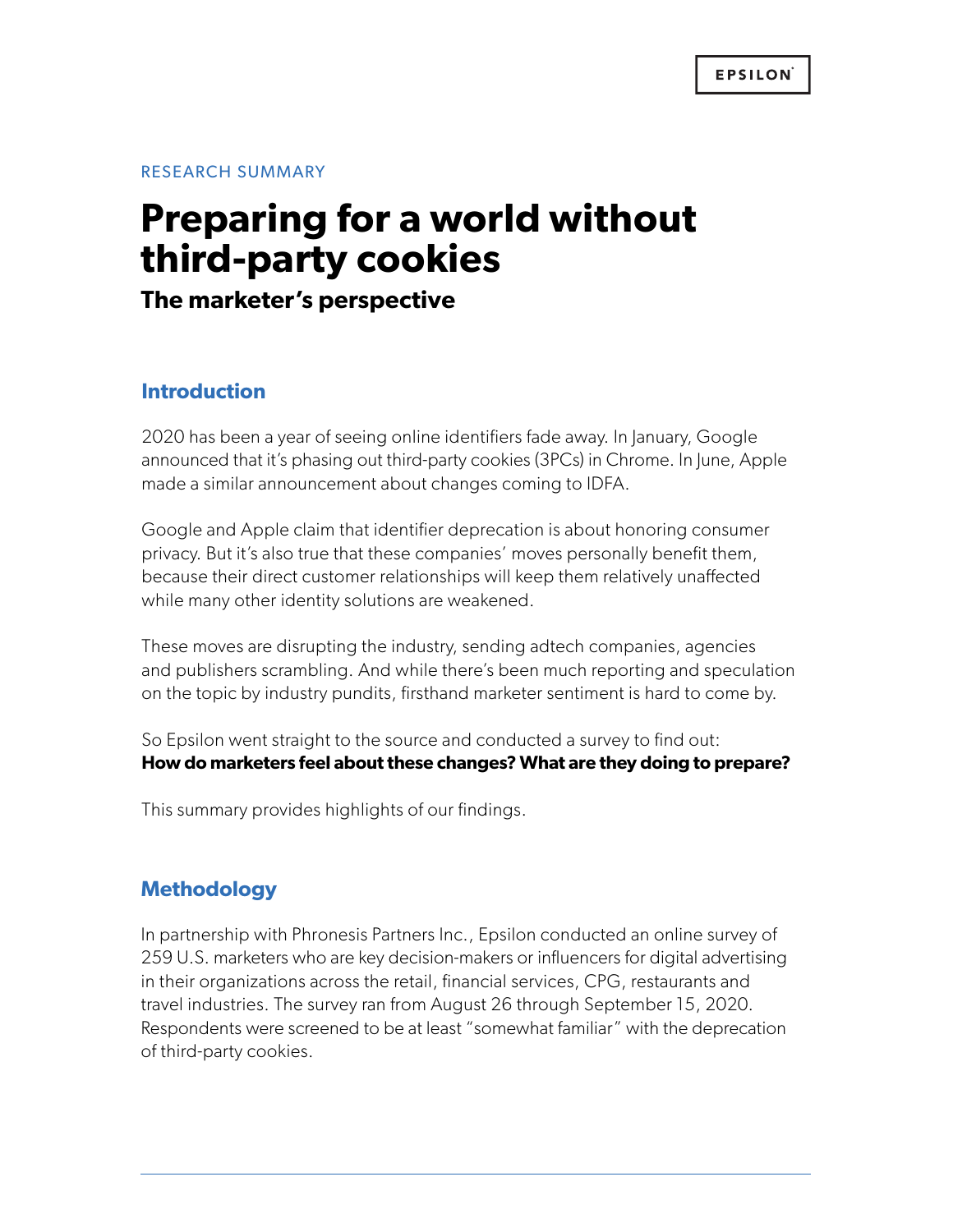# **Marketers' perception: This news is** *big***—but not necessarily** *good*  **for brands or consumers.**

## **The moves by Google and Apple are having a significant impact on the industry.**



of respondents believe the elimination of third-party cookies **69%** and IDFA will have *greater impact* **83%** and iDFA will have *greater impact* on their digital advertising efforts than the CCPA and GDPR



anticipate moderate to

### **These plans have left most marketers with negative feelings.**

67% of them feel a combination of disappointed, frustrated, overwhelmed, helpless and even confused.

### **Actual benefits to consumers are in question.**

The purported driving force behind these changes was to protect consumer privacy, yet most (62%) marketers believe the changes will *not* help consumers.

- 63% think the changes will result in little or no improvement in consumers' control of personal data.
- o 55% think the changes will lead to less personalized consumer experiences.
- o 50% believe privacy concerns will persist.

## **Many marketers aren't feeling the love.**

Based on the reactions to these changes, it's not surprising that some marketers have a more negative perception of Google (38%) and Apple (44%).

#### **Marketers' perception of Google and Apple with new measures in place**

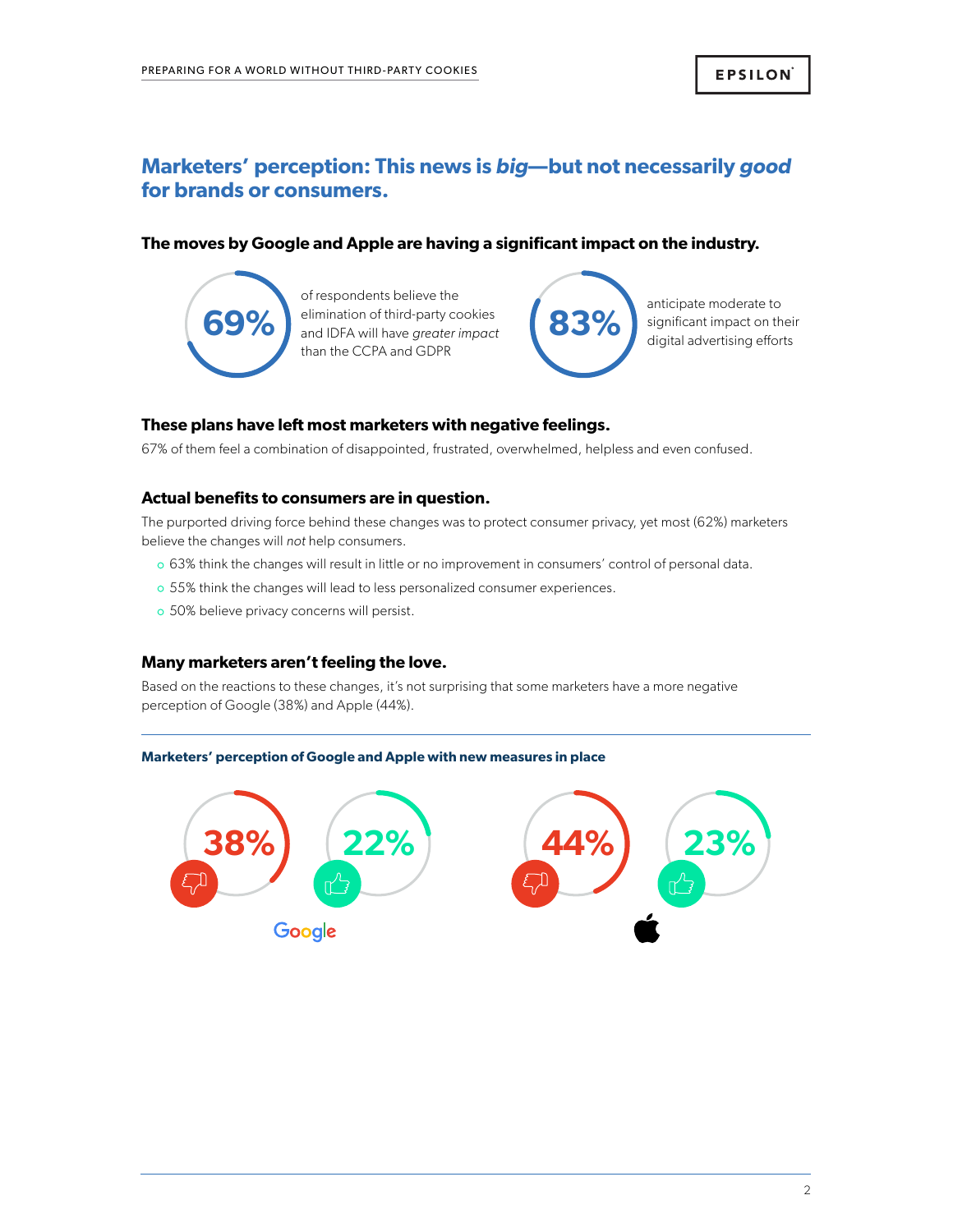## **Marketers' preparedness: There's still work to be done.**

## **Most marketers (about 80%) in all five sectors are very or moderately reliant on third-party cookies.**



3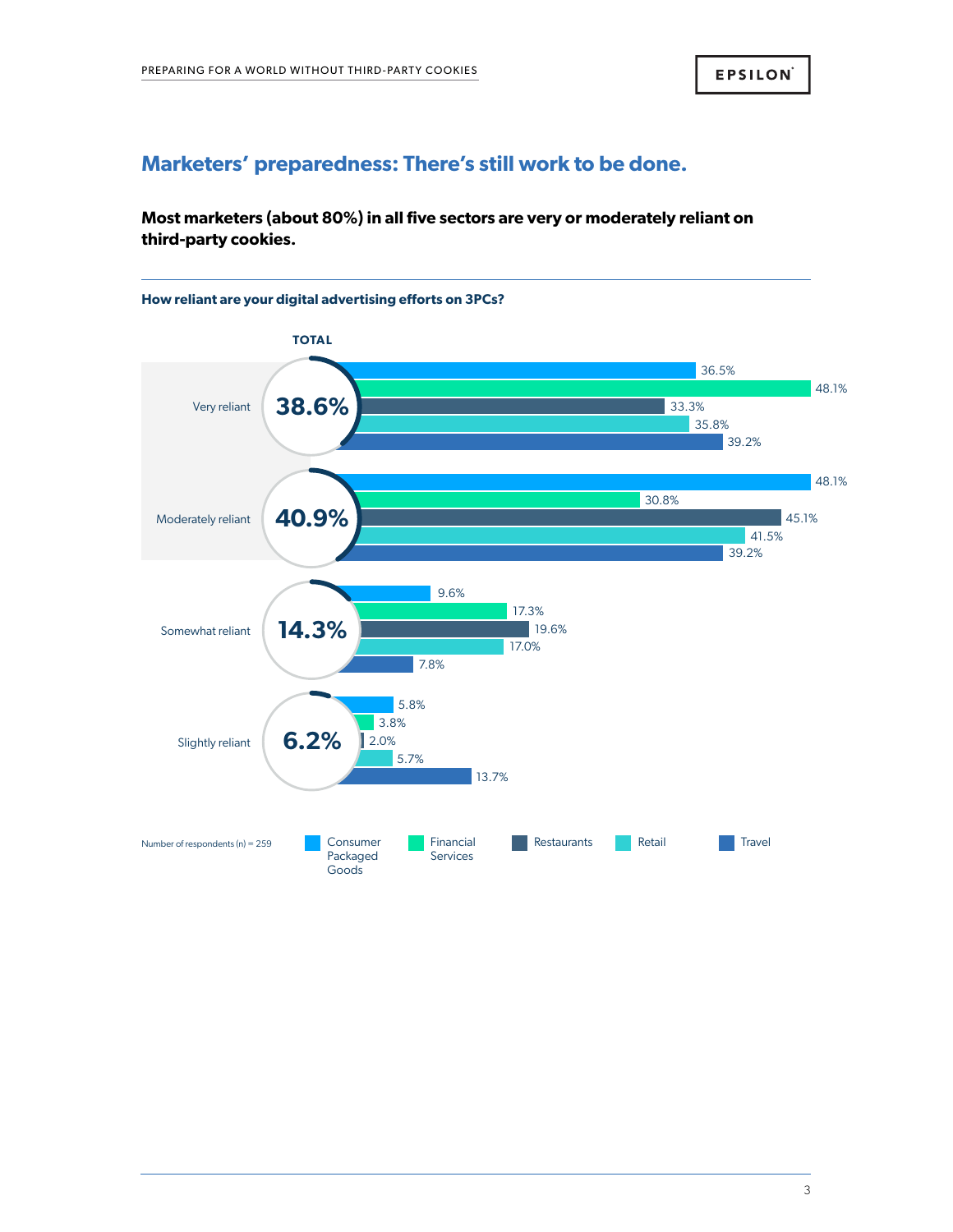## **Despite the impact and significance, fewer than half of those surveyed (46%) feel "very prepared" for the change.**

**How would you describe your organization's current preparedness in adapting your digital advertising strategy (specifically display and video) to account for the deprecation of 3PCs?** 

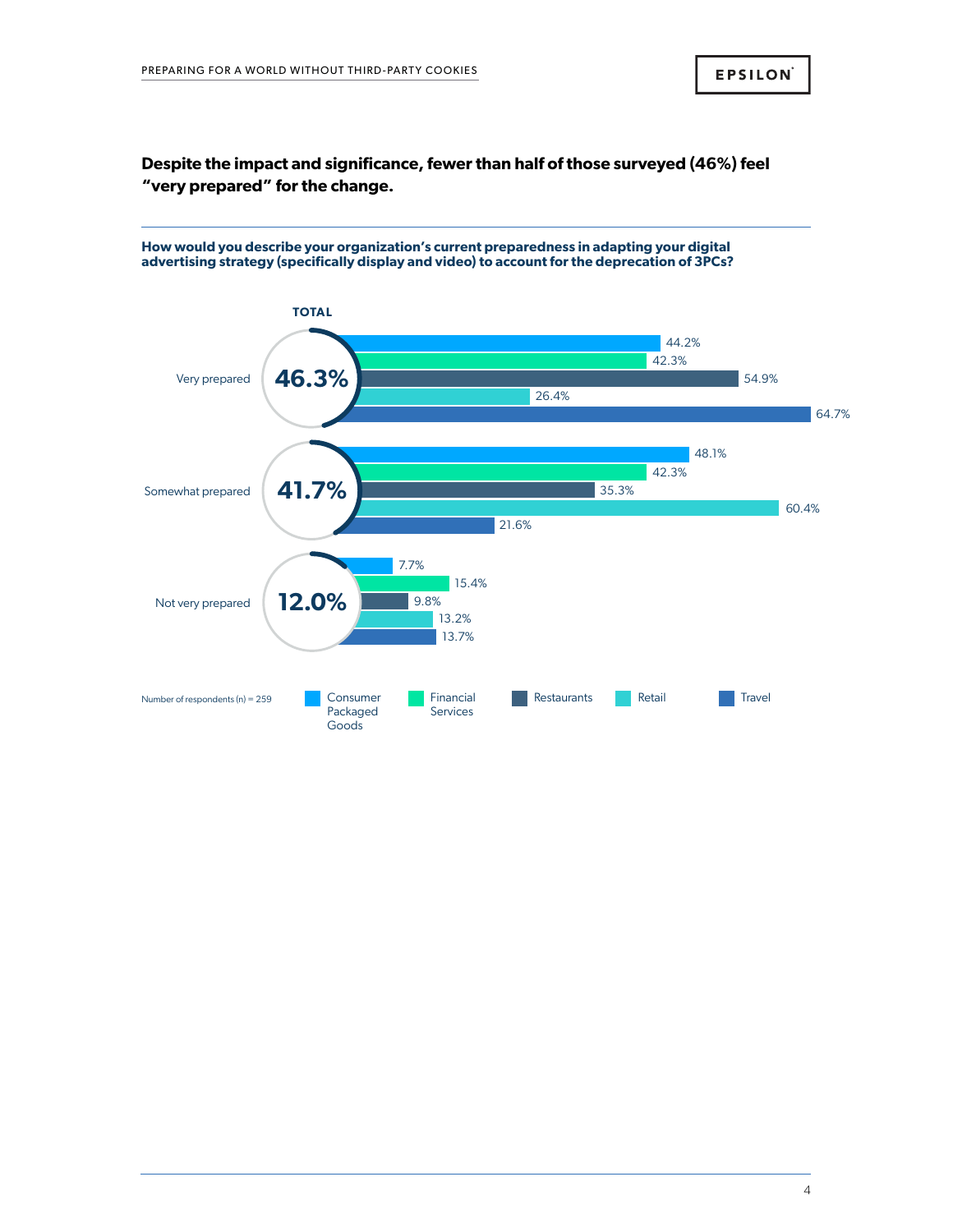#### **The changes are forcing nearly all marketers (98%) to take active steps to prepare.**

Most of them (69%) are trying to take these steps with agency partners and vendors. Their top three actions: building a customer data platform (CDP), strategizing around first-party data and building out a private ID graph.



## **What steps are being taken to address these impacts?**